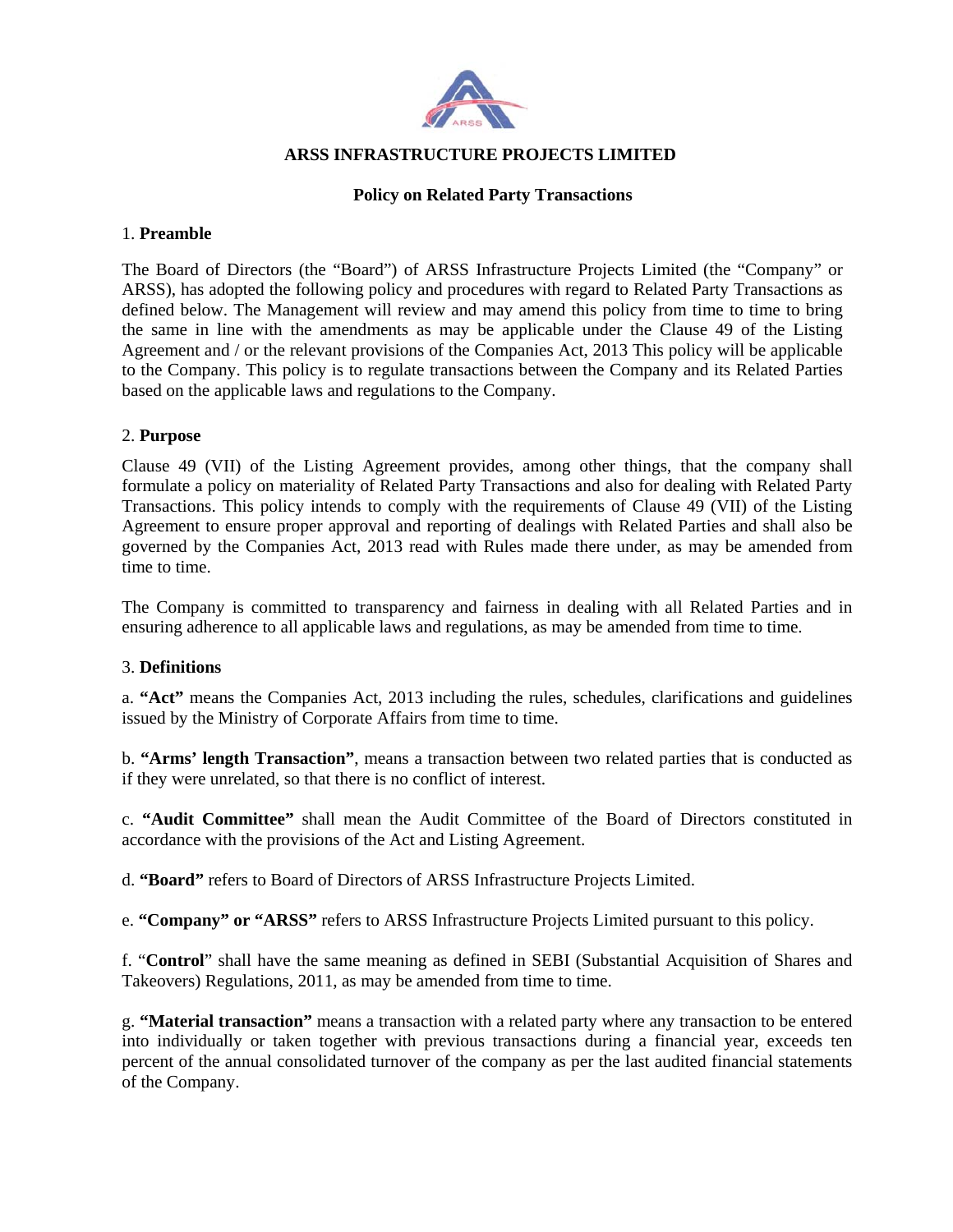h. **"Related Party"** shall have the meaning ascribed to it in Clause 49 of the Listing Agreement and the Act, including all amendments and modifications thereof from time to time.

i. **"Related Party Transaction"** means transfer of resources, services or obligations between a company and a related party, regardless of whether a price is charged.

j. **"Rules"** means Companies (Meetings of Board and its Powers) Rules, 2014 including any modifications or amendments thereof).

k. **"Transaction"** with a Related Party shall be construed to include single transaction or a group of transactions entered into under a single contract.

Words, terms and expressions used and not defined in these rules or Listing Agreement but defined in the Act shall have the same meaning respectively assigned to them in the Act.

### **4. Policy Guidelines**

- 1. There are some ongoing transactions with various related parties which have been perused and approved by the Board from time to time. Although such transactions are in the ordinary course of business and on arm's length basis, yet any modification or fresh arrangement with related parties as listed above shall be approved by the audit committee from time to time.
- 2. All such Related Party Transactions shall require prior approval of the Audit Committee. However, the Audit Committee may grant omnibus approval for Related Party Transactions proposed to be entered into by the company.
- 3. All the material Related Party Transactions entered into by the Company, exceeding 10% of the annual consolidated turnover of the Company as per the last audited financial statements of the Company, will be put up for approval of non related party shareholders.
- 4. The prior approval Audit Committee and Shareholders as mentioned above, shall not be applicable for the transactions entered into between the Company and its wholly owned subsidiary whose accounts are consolidated with company and are placed before shareholders at the general meeting for approval.
- 5. While approving the Related Party Transactions, the Board will go through all the material details like (i) whether the transaction is fair to the Company, (ii) whether the Audit Committee has been made available all of the material facts regarding the transaction or parties involved, (iii) whether the transaction is generally available to an unrelated thirdparty under the same or similar circumstances and cost, and (iv) the extent of the Related Person's interest in the transaction.
- 6. The agenda of the Audit Committee / Board meeting, at which any resolution pertaining to transactions with related parties is proposed to be moved, shall disclose:
	- a) the name of the related party and nature of relationship;
	- b) the nature, duration of the contract and particulars of the contract or arrangement;
	- c) the material terms of the contract or arrangement including the value, if any;
	- d) any advance paid or received for the contract or arrangement, if any; the manner of determining the pricing and other commercial terms, both included as part of contract and not considered as part of the contract;
	- e) whether all factors relevant to the contract have been considered and if not, the details of factors not considered with the rationale for not considering those factors; and
	- f) any other information relevant or important for the Audit Committee / Board to take a decision on the proposed transaction.